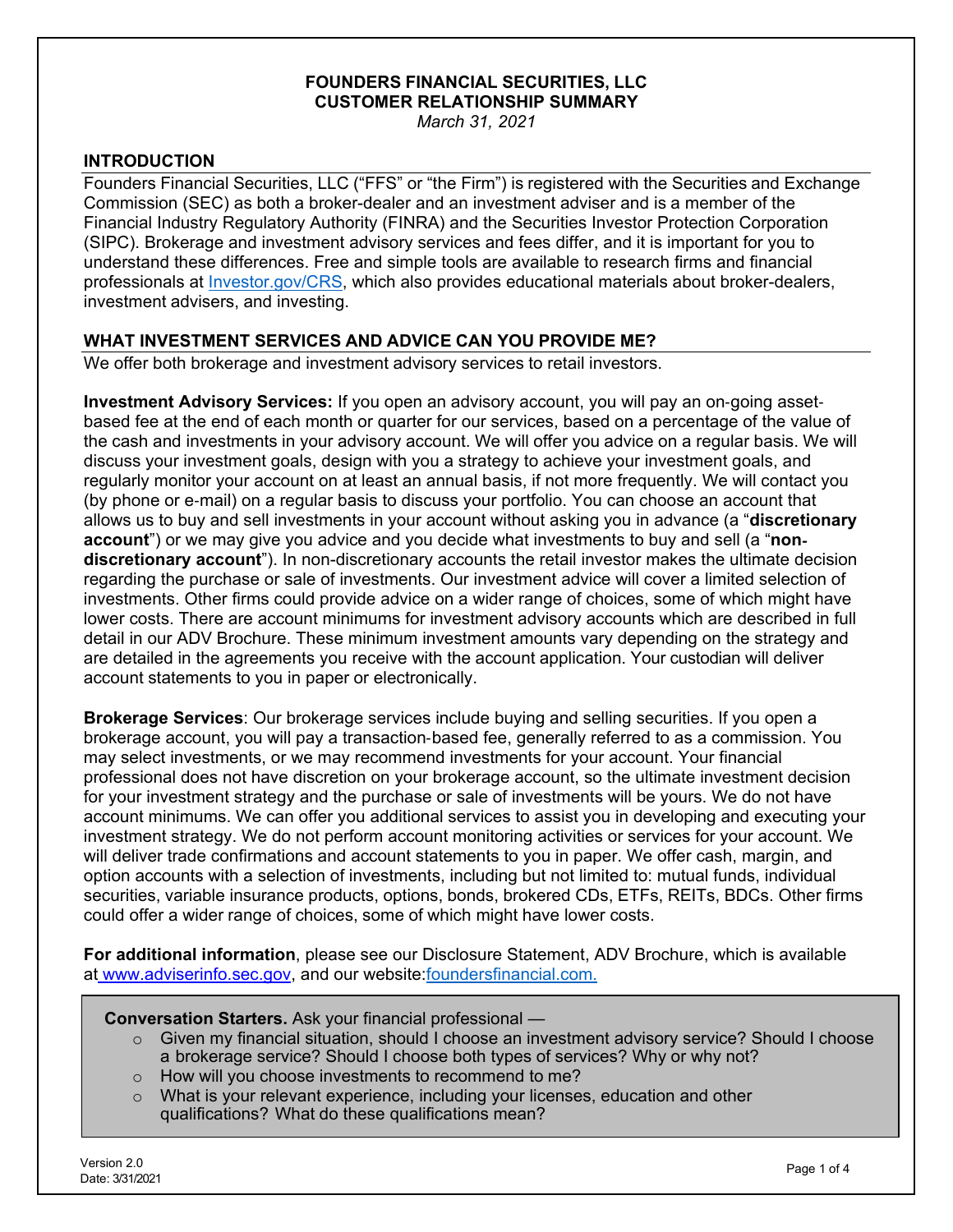# **WHAT FEES WILL I PAY?**

**Investment Advisory Services:** The amount paid to our firm and your financial professional is based on a percentage of the value of the cash and investments in your advisory account, and generally does not vary based on the type of investments we select on your behalf. The asset-based fee reduces the value of your account and will be deducted from your account on a monthly or quarterly basis. You may pay a transaction fee (also known as a ticket charge) when we buy and sell an investment for you. The fees you pay are negotiable so you may pay more for the same service than another investor. The amount you pay will depend, for example, on the services you receive and the amount of assets in your account. You will also pay fees to a broker-dealer or bank that will hold your assets (called "custody"). You pay our fee even if you do not buy or sell. Your financial professional is permitted to recommend the use of third-party money managers that offer **wrap fee programs**. Wrap fee programs are when you pay a specified fee for the overall portfolio management services and trade execution. Wrap fee programs differ from other programs in that the fee structure for wrap fee programs is intended to be all-inclusive, whereas non-wrap fee programs, like the asset-based fee program noted above, will charge separately for trade execution and administrative fees in addition to the asset management fee.

**Brokerage Services:** You will pay a fee every time you buy or sell an investment in the form of a ticket charge. The ticket charge will vary depending on the type of security purchased or sold. In addition to a ticket charge, you could be charged a commission by your financial professional. The commission charge is at the discretion of the financial professional and is based on the specific transaction and not the value of your account. With investments, such as bonds, this fee might be part of the price you pay for the investment (called a "mark-up" or "mark down"). With mutual funds, this fee (typically called a "sales charge") reduces the value of your investment. Some mutual funds offer "break points" depending on how much you invest, which could decrease the amount of sales charge you pay. Some investments (such as mutual funds and variable annuities) impose additional fees that will reduce the value of your investment over time. Also, with certain investments such as variable annuities, you may have to pay fees such as "surrender charges" to sell the investment. You may pay additional fees, such as custodian fees, account maintenance fees, account termination fees, transfer fees, and account inactivity fees. The more transactions in your account, the more fees you will be charged. We therefore have an incentive to encourage you to engage in transactions. From a cost perspective, you may prefer a transaction-based fee if you do not trade often or if you plan to buy and hold investments for longer periods of time.

### **In both Advisory Accounts and Brokerage Accounts:**

**You will pay fees and charges whether you make or lose money on your investments. Fees and charges will reduce any amount of money you make on your investments over time. Please make sure you understand what fees and charges you are paying.** 

**For more detailed information about the fees and costs you will pay, please review the applicable prospectus and the information provided in our** Disclosure Statement, ADV Brochure which is available at [www.adviserinfo.sec.gov,](WWW.ADVISERINFO.SEC.GOV) and our website[: foundersfinancial.com.](www.foundersfinancial.com)

**Conversation Starters.** Ask your financial professional —

 $\circ$  Help me understand how these fees and costs might affect my investments. If I give you \$10,000 to invest, how much will go to fees and costs, and how much will be invested for me?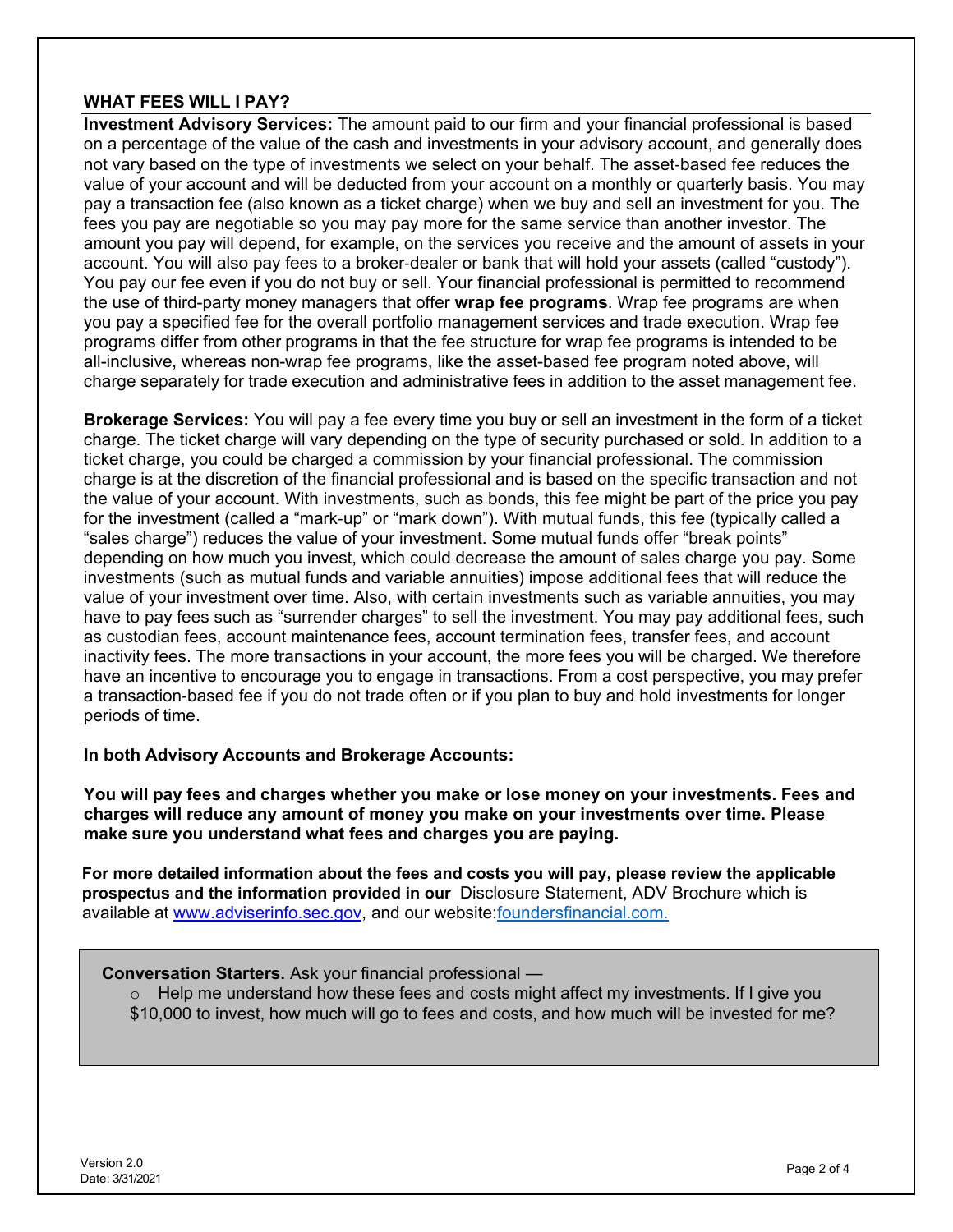## **WHAT ARE YOUR LEGAL OBLIGATIONS TO ME WHEN ACTING AS MY INVESTMENT ADVISER? HOW ELSE DOES YOUR FIRM MAKE MONEY AND WHAT CONFLICTS OF INTEREST DO YOU HAVE?**

When we provide you with a recommendation as your broker-dealer or act as your investment adviser, we have to act in your best interest and not put our interest ahead of yours. At the same time, the way we make money creates some conflicts with your interests. You should understand and ask us about these conflicts because they can affect the investment advice we provide you. Here are some examples to help you understand what this means:

The more assets you have in an advisory account, including cash, the more you will pay us. We therefore have an incentive to increase the assets in your account in order to increase our fees.

We can earn more money by advising you to invest in certain investments. Your financial professional can also receive more money if you invest in certain investments. This creates a conflict of interest.

Your financial professional could favor his/her larger clients when deciding whom to contact regarding investment decisions in times of a volatile or active market.

Your financial professional is allowed to negotiate the fee he/she charges in **advisory accounts**, which will result in different clients paying different fees for similar services.

Your financial professional is compensated in **advisory accounts** by charging a fee based on a percentage of the value of your account, rather than for each transaction you make. This could result in higher compensation to your financial professional than would be paid in a non-advisory account.

We have relationships with product sponsors such as mutual fund, variable annuity, and REIT/BDC companies that financially support events hosted by our firm.

Your financial professionals are compensated on a tiered "grid" payout structure. The greater the amount of assets your financial professional manages the greater his/her percentage of compensation. A conflict exists when your financial professional is incentivized to have more clients and manage more assets because of the time and complexity required to meet all of client's needs, understand all of the product sold, and what product sales commissions are in each client's best interest.

You may pay a 12b-1 fee which is a fee charged by a mutual fund company to pay for their marketing fee, custodial, and administrative fee. Part of this fee is received by the financial professional.

Your financial professional compensation varies depending on the product in which you invest. For example: your financial professional may receive greater compensation investing your money in a variable annuity rather than in a mutual fund or buying and selling individual securities rather than purchasing a mutual fund. In addition, your financial professional could receive further compensation for additional riders/benefits added to a variable annuity.

Our financial professionals providing investment advice on behalf of our firm may be licensed as insurance agents and will earn compensation for selling insurance products, which is in addition to the advisory fee. This practice presents a conflict of interest because persons providing investment advice on behalf of our firm who are insurance agents have an incentive to recommend insurance products to you for the purpose of generating compensation rather than solely based on your needs. You are under no obligation, contractually or otherwise, to purchase insurance products through any person affiliated with the Firm.

In **brokerage accounts**, your financial professional receives transaction-based compensation, such that the more trades in your account, the more fees are charged to you, so there is an incentive to have